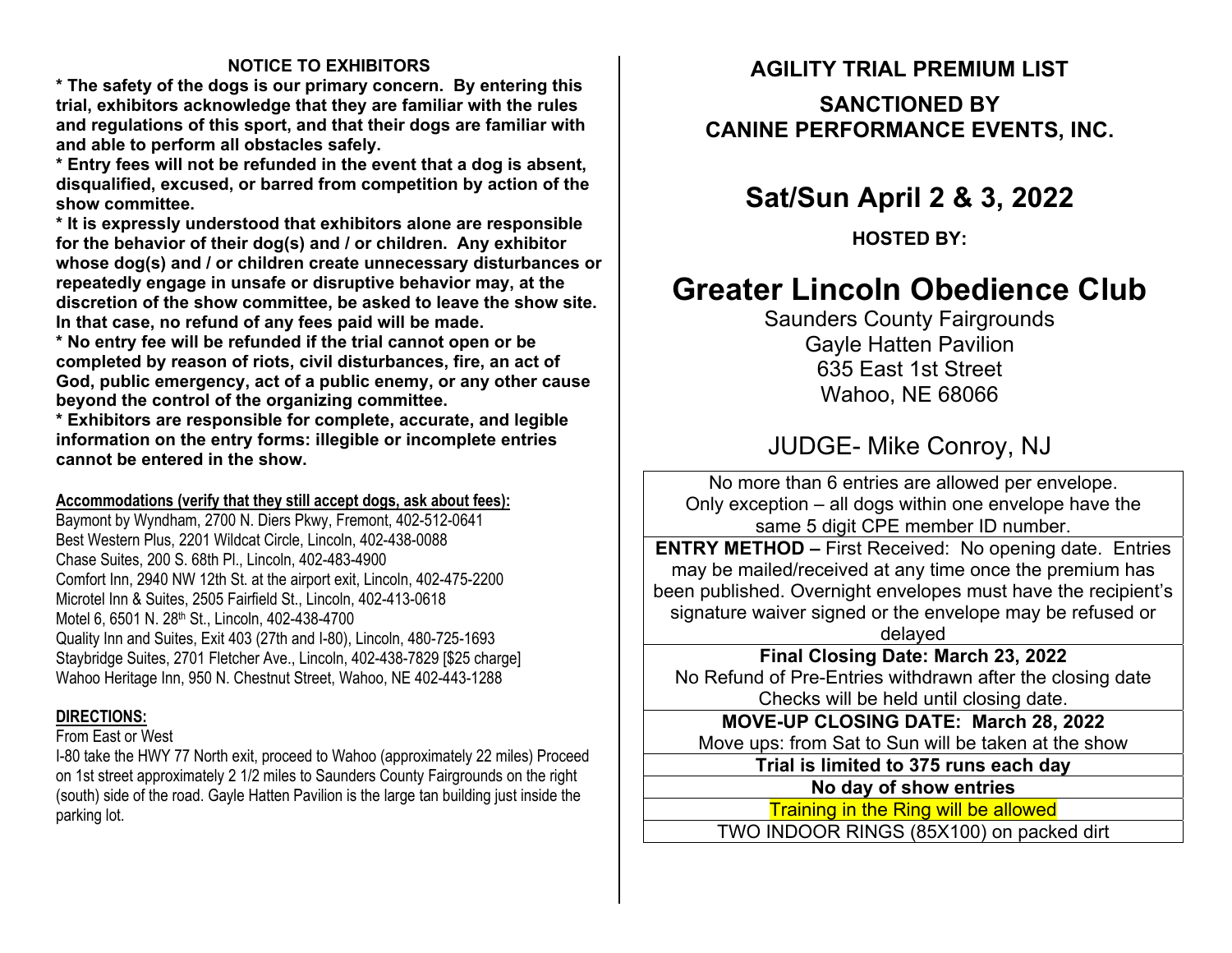| <b>Trial Chairperson</b>                                                                                                                                                                                                                                                                                                                                                                                                                                                                                                                                      | <b>Trial Secretary</b>                                                                                                                                                                                                |
|---------------------------------------------------------------------------------------------------------------------------------------------------------------------------------------------------------------------------------------------------------------------------------------------------------------------------------------------------------------------------------------------------------------------------------------------------------------------------------------------------------------------------------------------------------------|-----------------------------------------------------------------------------------------------------------------------------------------------------------------------------------------------------------------------|
| <b>Teresa Barney</b>                                                                                                                                                                                                                                                                                                                                                                                                                                                                                                                                          | Melissa Marinovich                                                                                                                                                                                                    |
| TBarney2011@gmail.com                                                                                                                                                                                                                                                                                                                                                                                                                                                                                                                                         | 7235 High Point Road                                                                                                                                                                                                  |
|                                                                                                                                                                                                                                                                                                                                                                                                                                                                                                                                                               | Adams, NE 68301                                                                                                                                                                                                       |
|                                                                                                                                                                                                                                                                                                                                                                                                                                                                                                                                                               | melissa.marinovich@gmail.com                                                                                                                                                                                          |
| <b>Committee Members</b>                                                                                                                                                                                                                                                                                                                                                                                                                                                                                                                                      |                                                                                                                                                                                                                       |
| Jeannine Beer, Kim Kempkes, Kerri Paulsen, Leath McLaughlin                                                                                                                                                                                                                                                                                                                                                                                                                                                                                                   |                                                                                                                                                                                                                       |
| The following order is the scheduled order for the trial to be run. If the                                                                                                                                                                                                                                                                                                                                                                                                                                                                                    |                                                                                                                                                                                                                       |
| order needs to be changed for the trial due to extreme pre-trial                                                                                                                                                                                                                                                                                                                                                                                                                                                                                              |                                                                                                                                                                                                                       |
| circumstances, it will be posted in the confirmation letter sent to pre-                                                                                                                                                                                                                                                                                                                                                                                                                                                                                      |                                                                                                                                                                                                                       |
| entered exhibitors at least 7 days before the first trial day. The order                                                                                                                                                                                                                                                                                                                                                                                                                                                                                      |                                                                                                                                                                                                                       |
| will only be changed at the trial in the case of an extreme reason and                                                                                                                                                                                                                                                                                                                                                                                                                                                                                        |                                                                                                                                                                                                                       |
| must be agreed upon by the host club and judge(s).                                                                                                                                                                                                                                                                                                                                                                                                                                                                                                            |                                                                                                                                                                                                                       |
| April 2, 2022                                                                                                                                                                                                                                                                                                                                                                                                                                                                                                                                                 | April 3, 2022                                                                                                                                                                                                         |
| Jackpot                                                                                                                                                                                                                                                                                                                                                                                                                                                                                                                                                       | Jackpot                                                                                                                                                                                                               |
| Jumpers                                                                                                                                                                                                                                                                                                                                                                                                                                                                                                                                                       | Fullhouse                                                                                                                                                                                                             |
| Snooker                                                                                                                                                                                                                                                                                                                                                                                                                                                                                                                                                       | Standard                                                                                                                                                                                                              |
| Standard                                                                                                                                                                                                                                                                                                                                                                                                                                                                                                                                                      | Snooker                                                                                                                                                                                                               |
| Wildcard                                                                                                                                                                                                                                                                                                                                                                                                                                                                                                                                                      | Colors                                                                                                                                                                                                                |
|                                                                                                                                                                                                                                                                                                                                                                                                                                                                                                                                                               |                                                                                                                                                                                                                       |
| MEASURING & CHECK-IN: Sat & Sun 7:30 - 8:00 AM<br>See the forms page at www.k9cpe.com for a membership form.                                                                                                                                                                                                                                                                                                                                                                                                                                                  |                                                                                                                                                                                                                       |
| See "Registering with CPE" in the online rulebook for registration questions.                                                                                                                                                                                                                                                                                                                                                                                                                                                                                 |                                                                                                                                                                                                                       |
|                                                                                                                                                                                                                                                                                                                                                                                                                                                                                                                                                               |                                                                                                                                                                                                                       |
|                                                                                                                                                                                                                                                                                                                                                                                                                                                                                                                                                               | <u>BE MEASURED BEFORE THE JUDGES BRIEFING TO SHOW THAT DAY -</u>                                                                                                                                                      |
| <u>THERE WILL BE NO MEASURING OF DOGS AFTER JUDGE'S BRIEFING</u><br><b>BEGINS EACH DAY - ALL DOGS WITHOUT A PERMANENT CARD MUST</b><br>THERE WILL BE NO EXCEPTIONS<br>PRIZES & AWARDS: Placement rosettes or ribbons will be awarded for 1st<br>through 4 <sup>th</sup> place for Qualifying and non-qualifying scores for all classes. Dogs<br>with a NT (no time) are not eligible for any ribbons. Qualifying ribbons will be<br>awarded to all dogs receiving a qualifying score, and Jr Handlers in Standard.<br>High in Trial rosettes will be offered. |                                                                                                                                                                                                                       |
|                                                                                                                                                                                                                                                                                                                                                                                                                                                                                                                                                               | EXERCISE YOUR DOG RESPONSIBLY! PLEASE PICK UP AFTER YOUR<br>DOG AT THE SHOW SITE AND HOTELS! ALL DOGS MUST BE ON<br>LEASH EXCEPT WHEN IN THE RING OR WARM UP AREA. THERE IS A<br>LEASH LAW IN THE TRIAL SITE'S STATE. |
|                                                                                                                                                                                                                                                                                                                                                                                                                                                                                                                                                               |                                                                                                                                                                                                                       |
| <b>OBSTACLES:</b> The following obstacles may be used. Obstacle                                                                                                                                                                                                                                                                                                                                                                                                                                                                                               |                                                                                                                                                                                                                       |
| specifications shall meet the current CPE obstacle requirements                                                                                                                                                                                                                                                                                                                                                                                                                                                                                               |                                                                                                                                                                                                                       |
| Aframe - 9' sides, rubber granules, slats<br>Teeter - 12' plank, rubber granules, slatless                                                                                                                                                                                                                                                                                                                                                                                                                                                                    | Dog Walk - 12' planks, rubber granules, slats<br>Weave poles $-24$ " poles - center to center                                                                                                                         |

Trials run smoother with your help!  $\copyright$  Please send this form with your entry!

We are looking for volunteers to help at our trial. If you are able to help out, please fill out the form below and return it with your entry.

| Name:                                                  |                       |                        |
|--------------------------------------------------------|-----------------------|------------------------|
| Email:                                                 |                       |                        |
| Phone:                                                 |                       |                        |
| I would like to help with:                             | $\Box$ Friday Set-up  | $\Box$ Sunday Clean-up |
| I can do the following (mark all that you like to do): |                       |                        |
| <b>Saturday</b>                                        | Sundav                |                        |
| $\Box$ Bar Setting                                     | $\Box$ Bar Setting    |                        |
| $\Box$ Scribing                                        | $\Box$ Scribing       |                        |
| $\Box$ Timing                                          | $\Box$ Timing         |                        |
| $\Box$ Course Builder                                  | $\Box$ Course Builder |                        |
| $\Box$ Sheet Runner                                    | $\Box$ Sheet Runner   |                        |
| $\Box$ Gate Steward                                    | $\Box$ Gate Steward   |                        |
| □ Leash Runner                                         | □ Leash Runner        |                        |

Don't worry if you don't know how to do a job! They are easy and we can show you how!

#### **My Dog(s) are entered in (classes), at these heights (circle all that apply)**:

|                                                                                                                |  |  |                      |  |  |                 | www.k9cpe.com for registration info, "Registering with CPE" and further |
|----------------------------------------------------------------------------------------------------------------|--|--|----------------------|--|--|-----------------|-------------------------------------------------------------------------|
| Jumpers Level 1/2 3 4/5/C / 4 8 12 16 20 24<br>CPE trial rules – shortened version: see the online rulebook at |  |  |                      |  |  |                 |                                                                         |
| FullHouse Level $1/2$ 3 $4/5/C$ /                                                                              |  |  |                      |  |  | 4 8 12 16 20 24 |                                                                         |
| Jackpot Level $1/2$ 3 $4/5/C$ /                                                                                |  |  |                      |  |  | 4 8 12 16 20 24 |                                                                         |
| Snooker Level 1/2 3 4/5/C /                                                                                    |  |  |                      |  |  | 4 8 12 16 20 24 |                                                                         |
| Wildcard Level 1/2 3 4/5/C /                                                                                   |  |  |                      |  |  | 4 8 12 16 20 24 |                                                                         |
| Colors                                                                                                         |  |  | Level 1 /2 3 4/5/C / |  |  | 4 8 12 16 20 24 |                                                                         |
| Standard Level 1 2 3 4/5/C /                                                                                   |  |  |                      |  |  | 4 8 12 16 20 24 |                                                                         |

**info on height categories and rules.**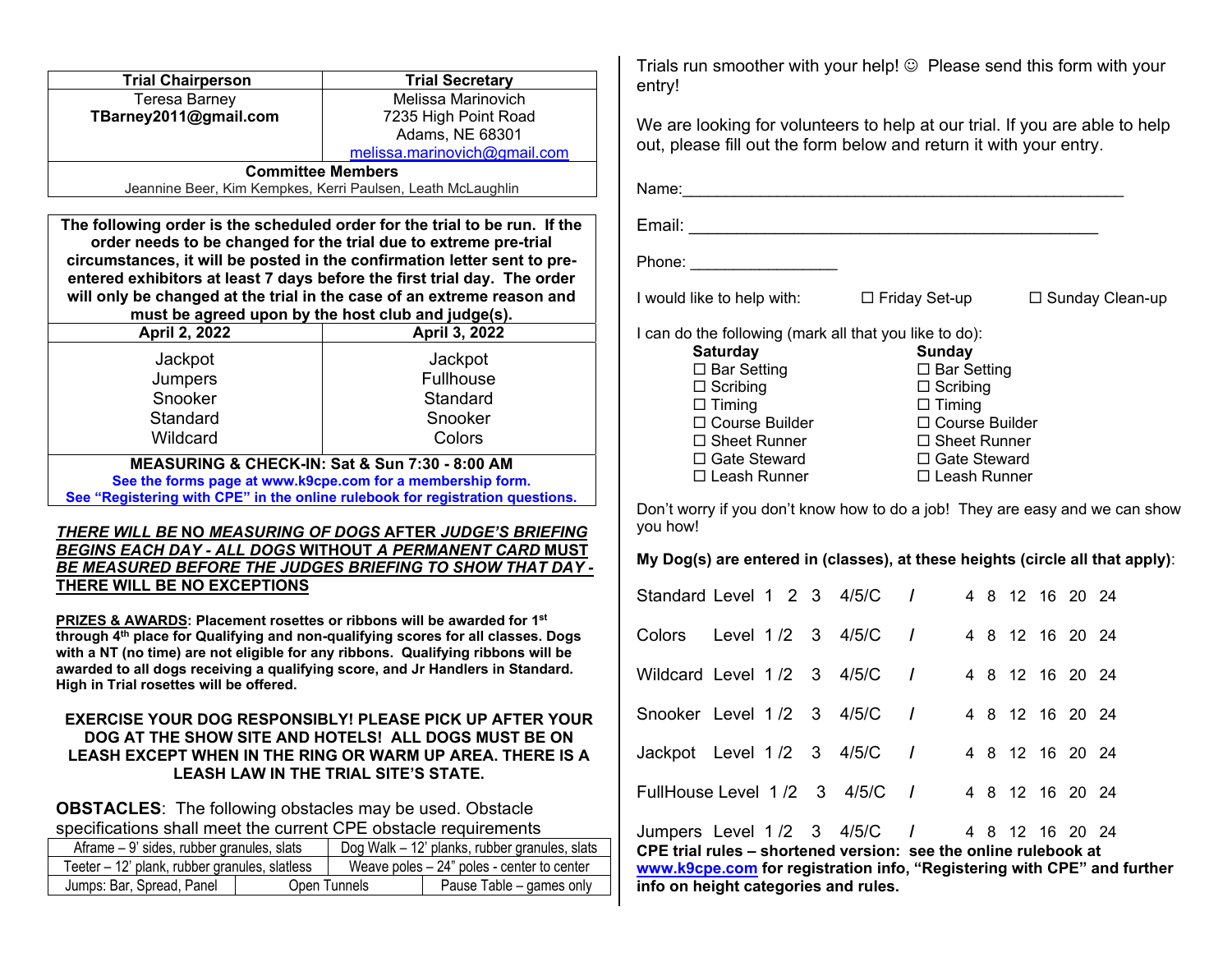# **Jump Heights** – no dog will jump lower than 4"

| <b>Measurement</b>    | Regular<br>(P-card or higher) | <b>Veterans</b> | <b>Enthusiast</b> | <b>Specialist</b> |
|-----------------------|-------------------------------|-----------------|-------------------|-------------------|
| 8" or less            | 4"                            | Δ"              | 4"                | 4"                |
| over 8", 12" or less  | 8"                            | 4"              | 4"                | 4"                |
| over 12", 16" or less | 12"                           | 8"              | 8"                | 4"                |
| over 16", 20" or less | 16"                           | 12"             | 12"               | 8"                |
| over 20", 24" or less | <b>20"</b>                    | 16"             | 16"               | 12"               |
| over 24"              | 24"                           | 20"             | 20"               | 16"               |

P-Card = Permanent Card: the lowest allowable Regular height a dog may jump in CPE.

### **General CPE rules for entries/show site:**

- $\triangleright$  Dogs must be at least 15 months or older the first day of the trial
- $\triangleright$  Blind (both eyes), lame, in season or aggressive dogs may not enter the show. The Club may choose to exclude any of the above from the site.
- $\triangleright$  Dogs must be registered with CPE prior to the closing date of the trial, or by the trial date for Day Of Show entries. Registration forms are on the Forms page: www.k9cpe.com. Forms MUST be mailed to CPE and are processed 2-3 times per week. CPE ID numbers are emailed to legible email addresses. Registrations can only be processed from mailed forms.
- $\triangleright$  Dogs must be able to be measured at their first show. If a dog cannot be measured, the dog cannot run and no refund will be issued. Dogs within  $\frac{1}{2}$ " of a jump height require at least one more measurement. When dogs reach their second birthday, a measurement is required. All dogs must be measured at their first trial regardless of jump height.
- $\triangleright$  Only CPE Judges can measure dogs.
- $\triangleright$  Electronic shock collars are not allowed at ANY CPE trial training or bark.
- $\triangleright$  Handlers in all classes are permitted to walk the course, without a dog, prior to the start of the class. A warm-up jump shall be provided for all entered dogs. No relieving of dogs in the warm-up area.

### **Dogs in the ring, leashes, exiting the ring:**

- Effective January 1, 2022 Dogs may run courses with or without one collar. Collars should preferably be quick release style, and may be flat buckle, rolled leather, or Seresto. No attachments of any kind are allowed on the collar.
- $\triangleright$  Leashes may not have anything (other than name/license tags) attached to them when used in the ring.
- $\triangleright$  Dogs may enter the ring on a collar, quick release harness or head halti/leader. If prong collars are allowed per the show site, they may *not* be used to take a dog into the ring.
- $\triangleright$  All handlers have the choice to put their leash in their pocket or safely loop it around their waist or neck, it does not have to be out of the dog's sight; however, if the dog interacts with it during the run, it would be considered a toy and result in NT.
- $\triangleright$  Dogs must be under the handler's control when leaving the ring or the judge may enter the run as No Time - NT.

### **Declared Training In the Ring (TIR):**

This Trial will offer Declared Training In the Ring. The handler has the option if they want to use a toy or training aid at any time during their run. The handler must approach the Judge during Walk-through or previously in that trial day for the Judge to approve the toy or training aid for use on the course:

- $\triangleright$  Handler must alert the Judge upon entry to the ring that the dog will be TIR. Handler it then allowed to have a reasonably sized, silent toy/aid with them for use once their run has started (toy must be approved by the Judge of record PRIOR to the start of the class to determine eligibility – absolutely no food/scents/audible devices).
- $\triangleright$  Approved toy is NOT allowed to be used in either gate chute or prior to the previous dog leaving the ring.

See the online rulebook or current member letter for additional rules. The following items *are* considered training in the ring (See Fix and Go):

- $\triangleright$  Violating the 4 paw safety rule (directing the dog back onto the contact)
- $\triangleright$  Start line stay leaving the dog and going back again to reposition the dog after the handler passes the plane of the first obstacle (before the handler leaves the dog, repositioning or repeated commands can be a delay of start)
- $\triangleright$  Putting the dog back on the table in the point games

### **While running on course:**

- $\overline{\triangleright}$  The handler will direct the dog through the course without a collar or lead.
- $\triangleright$  Food, toys, training devices (includes fanny packs and leash attachments) are not allowed within 10' feet of the ring. Clickers, training whistles and squeaky toys are not to be used within distraction distance of the ring.
- $\triangleright$  The handler may not carry anything that could aid the dog in its performance. Exclusion: Handicapped/Differently Abled Handlers using a cane, scooter, wheelchair, etc., to enable their progression around the course.

The handler may use any verbal or visual commands to direct the dog through the course. The Judge may assess a 5 fault penalty to elimination for any command that is not given in a sportsmanlike manner. Faults can be, but are not limited to: foul or abusive language, display of anger, extreme frustration or excessive harshness. If the fault is severe enough, the Judge has the right to excuse the exhibitor from the ring and / or the remainder of the trial. If excused from the trial, a report would be filed with CPE. See Faults, Eliminations and Excusals in the rulebook.

**Questions?** See the rules page on the website, www.k9cpe.com or your printed rulebook. If you have further questions, email CPE – cpe@charter.net.

## **Run Safe, Have Fun, Run Fast, Run Clean**